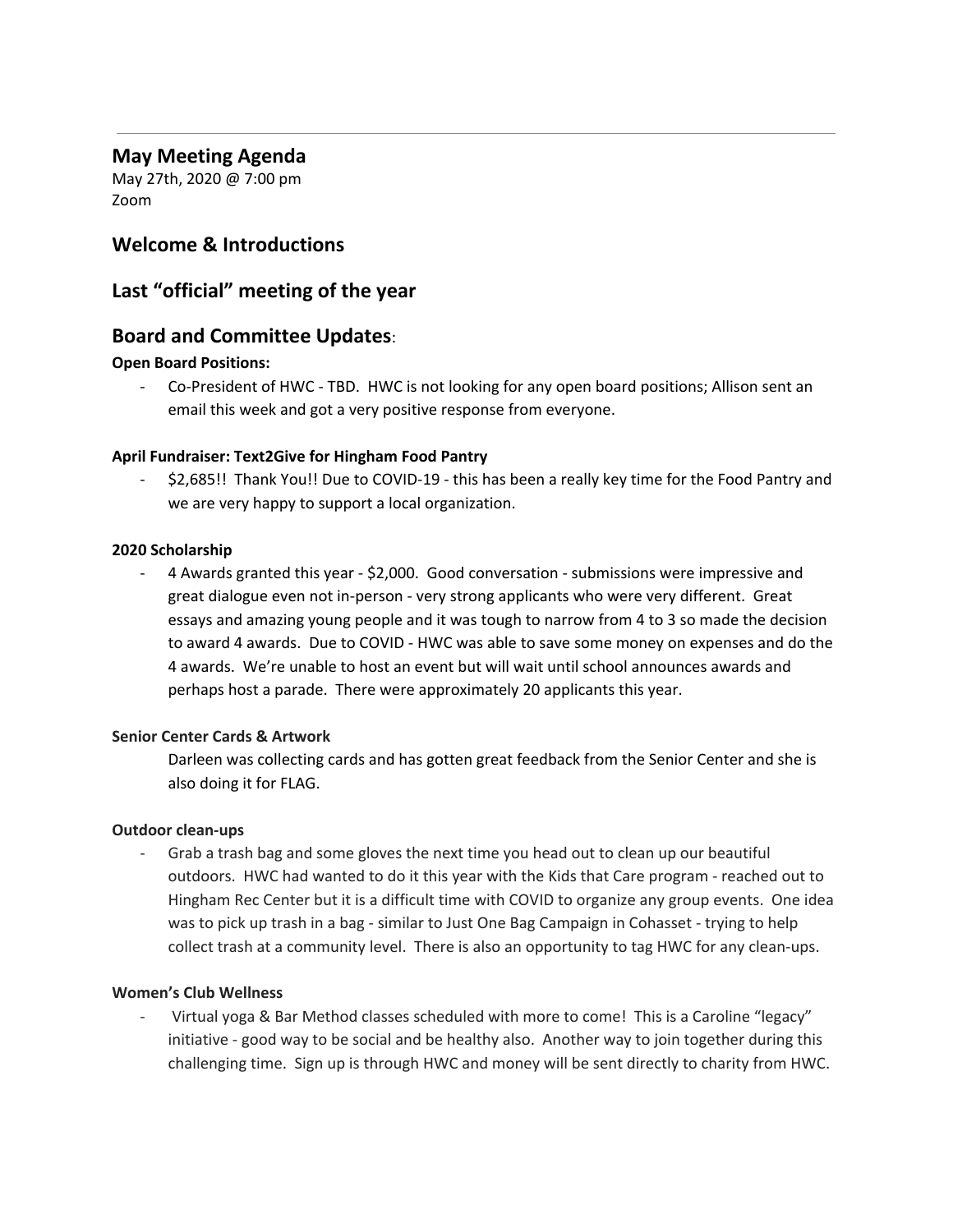Bar Method will be \$10. Caroline and Sherri are co-chairs moving forward. New ideas included mindful meditation, workout with a pep talk; business networking with wellness;

### **Ways to Help During Covid-19**

If anyone hears of an idea to help let us know and we can also put it out there in social media. Ideas of lawn signs and decorations for hospitals; kids planting sunflowers.

### **Fundraiser - Wine Pull & Wine Tasting**

- Wine Pull \$25: Barrel & Vine has chosen a mix of different wines be surprised and get introduced to your next favorite bottle!
- Wine Tasting \$75: Three bottles of French wine, curated bottles from from Barrel & Vine with details about wines, region and note taking
	- Delivery within Hingham Friday June 5th
	- We will host a virtual wine tasting Wednesday June 10th
- Wine not your thing, but still want to contribute? <https://give.onecause.com/fatherbills> Or text fatherbills to 243725
- Funds raised will benefit Father Bill's, which right now has an urgent need of meals for their residents. COVID has impacted their typical fund-raising event programs. We will purchase gift cards from local restaurants for Father Bill's to purchase meals for residents safely and also help local businesses.

# **Upcoming Events:**

### **80th Anniversary!**

The Hingham Mother's Club was formed in 1940. Over the years the club has evolved into an organization that promotes civic and community welfare and sociability.

### **JUNE**

- Monday June 1st, 7:30 pm: **Book Club -** via Zoom: WInter in Paradise, Elin Hilderbrand
- Wednesday June 3rd, 12 pm: Virtual Yoga class with Krigsman Yoga.
- Saturday June 13th at Noon: Virtual Bar Method Class

### **LASTLY**

Thank you to everyone for an awesome year - especially a huge thank you to Caroline for all of her great work, positive energy and dedication as co-President and her many other years of service to HWC!

Keep in mind our generous donors! Many of them have come up with creative ways to grant access to *their goods and services without physical contact!*